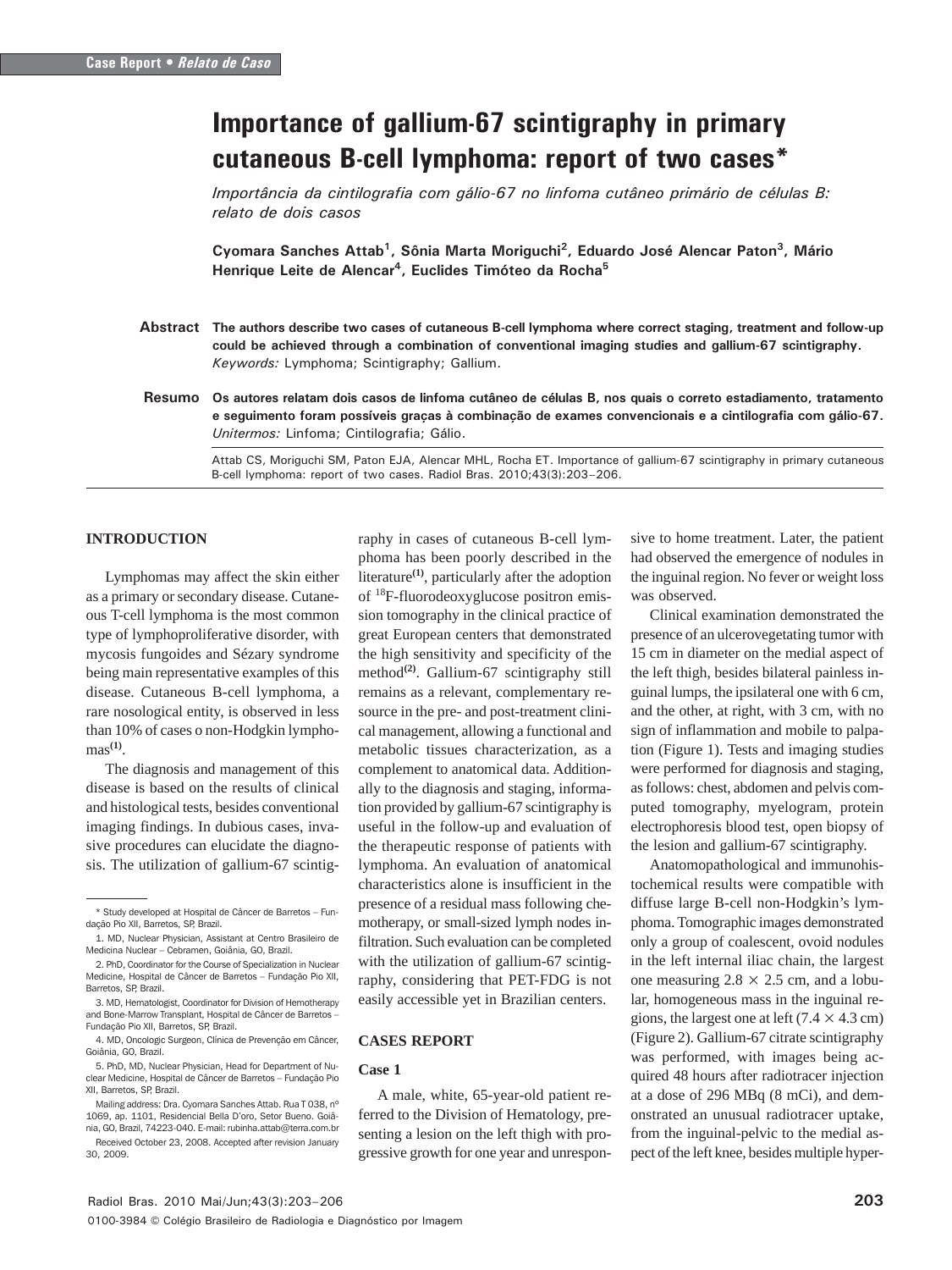



Figure 1. Medial view of right thigh demonstrating a large ulcerated lesion. Figure 2. Tomographic image of pelvis demonstrating coalescent lymph nodes involving vascular structures in the internal left iliac chain.

uptake areas in the left maxilla, manubrium, left inguinal-pelvic region, right gluteus, at left in the intergluteal area, thighs, legs and left ankle (Figure 3).

A total coincidence was observed between the lesions detected at physical examination and the scintigraphic findings. Bone marrow biopsy as well as protein electrophoresis results were normal. The proposed chemotherapy scheme included cyclophosphamide, hydroxydoxorubicin (doxorubicin), vincristine (Oncovin) and prednisone (CHOP), the whole regimen comprising eight cycles. After chemotherapy completion, a new staging was made by means of the same tests and imaging studies previously performed. Noninvasive imaging methods demonstrated the presence of amorphous tissue with soft tissue density in the left inguinal region (4.5  $\times$  1.5 cm) and at right (1.8  $\times$ 1.2 cm), besides the absence of pelvic adenopathy. Follow-up gallium-67 scintigraphy results were normal, demonstrating the disappearance of the lesions. Complete regression of the thigh lesion was observed, with substitution by cicatricial tissue confirmed at gallium-67 scintigraphy.

### **Case 2**

A female, white, 71-year-old patient was referred with a history of a left thigh lesion with progressive growth for three months. The patient denied fever and night sweats. Her previous pathological history did not include any surgery; the patient only

had hypertension and diabetes, with a familial history negative for neoplasia.

At clinical examination, the patient presented a good general condition, with body mass índex of 26 and performance *status* of 1. There was a hard patchy lesion measuring  $10 \times 9$  cm, on the posterior aspect of her thigh, with infiltration into deep planes, and with no satellite adenopathy. Incisional skin biopsy result was consistent with cutaneous B-cell lymphoma. Conventional imaging methods (chest and abdomen computed tomography) did not demonstrate the presence of disease in other sites.

Gallium-67 scintigraphy with high-energy collimator, with images acquisition 48 hours after 67-gallium citrate injection at a dose of 296 MBq (8 mCi), demonstrated an abnormal radiotracer uptake on the distal third of the right leg (Figure 4). Bone marrow biopsy and protein electrophoresis results were normal.

The patient received six cycles of CHOP chemotherapeutic regimen, additionally to locoregional radiotherapy (total dose =  $3600 \text{ cGy} (20 \times 180 \text{ cGy})$ . The patient progressed with improvement and complete lesion regression after the treatment. Posttherapy follow-up gallium-67 scintigraphy did not demonstrate any abnormality.

# **DISCUSSION**

Cutaneous involvement by a lymphoma may be primary or secondary to a metastatic disease. Primary cutaneous lymphoma corresponds to the second most frequent group of extranodal involvement of non-Hodgkin lymphomas, preceded only by the gastrointestinal tract (about  $10\%$ )<sup>(3)</sup>. It is classified according to the involved cell type, i.e., T-cell (CTCL) with 65% of cases, and B-cell (CBCL) with 20–25% of cases. Cutaneous T-cell lymphomas predominantly affect men with ages ranging from 40 and 60 years. Both tumor types present a histological architecture similar to the systemic lymphoma, but with a completely different prognosis and behavior. Usually, such tumors originate from mature cutaneous T-helper cells, with mycosis fungoides and Sézary syndrome being the most frequent ones in this group. In this case, the disease tends to spare the bone marrow, is hematogenically disseminated, and presents a high rate of recurrence. On the other hand, cutaneous B-cell lymphomas originate from centrofollicular cells and are characterized by their locoregional extent. These tumors are rarely found (8%) and, in truth, they represent a secondary cutaneous involvement by a systemic lymphoma in most of cases**(3)**. The lesions are characterized by nodules with a glossy surface, and rare desquamation or ulceration. The surrounding skin may be hyperemic, with small papular lesions or plaque infiltrates, with dimensions ranging from small sizes to 15 cm**(1)**. Generally, these tumors present an indolent pattern, and may remain stable for months or years before presenting an abrupt development and growth.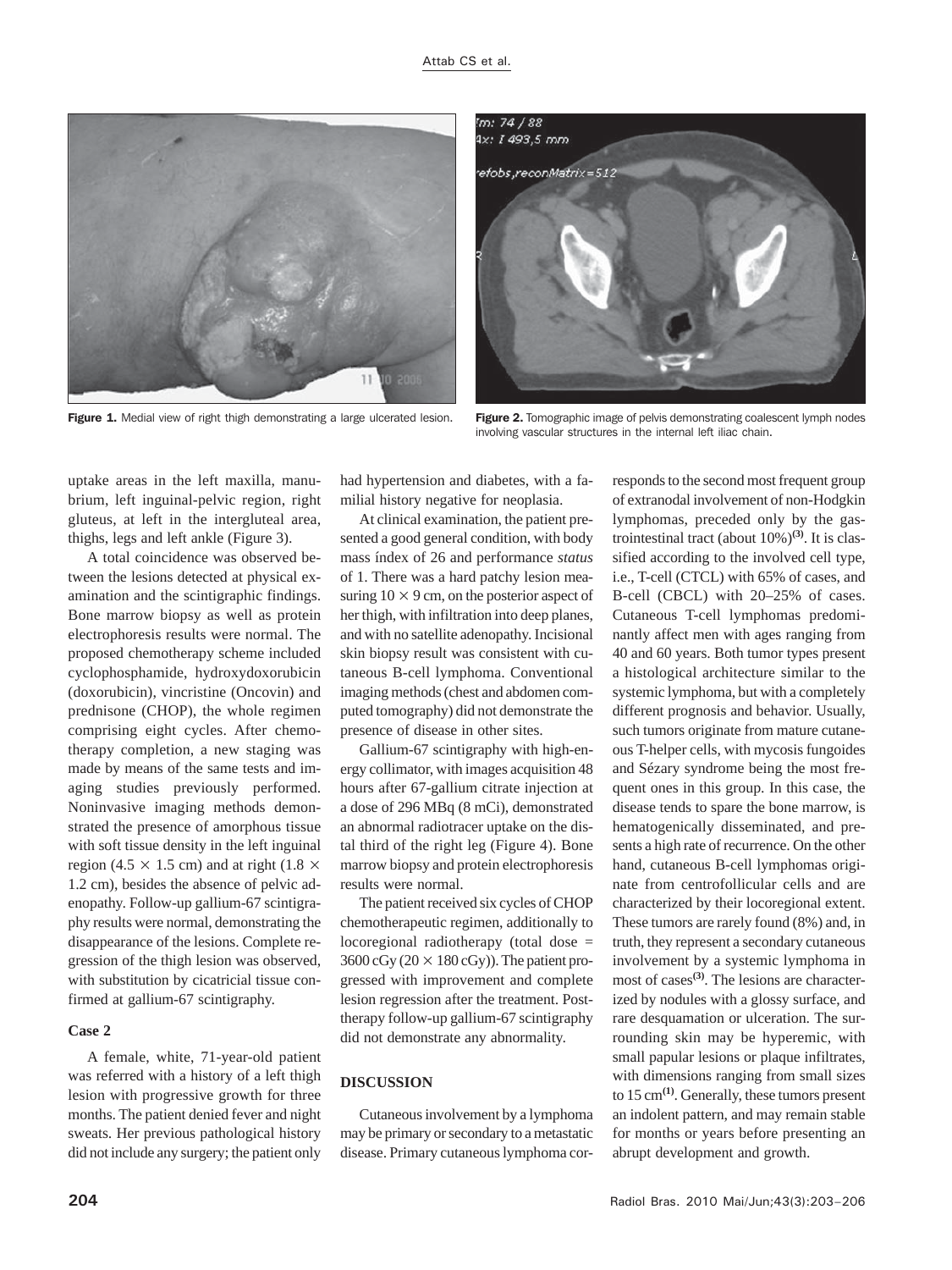

Figure 3. Gallium-67 scintigraphy. Early staging demonstrates gallium uptake by lesions on the medial aspect of left thigh, extending from the inguinal-pelvic region to the knee.

Figure 4. Gallium-67 scintigraphy demonstrating abnormal uptake on the right thigh.

Extracutaneous dissemination is not frequently observed, but is described in up 13% of cases, usually limited to the site of lymph node drainage<sup>(1)</sup>. The correct determination of the disease extent and classification plays a relevant role in the definition of cutaneous lymphomas management and prognosis; therefore, several diagnostic modalities should be utilized in the attempt to rule out extracutaneous lesions. According to the Ann Arbor system, the staging itself justifies the utilization of imaging methods, considering that this system is based on the analysis of the disease extent. Computed tomography, as compared with magnetic resonance imaging, allows an early and comprehensive staging, because of the rapid images acquisition**(4)**. However, in spite of computed tomography being the method of choice in these cases, the presence of a post-chemotherapy residual mass or small-sized lymph nodes infiltration constitute examples of situa-

tions where an evaluation of anatomical characteristics alone is insufficient, besides failing in the provision of accurate information about malignant cutaneous lesions**(5,6)**. The mechanism by which gallium-67 scintigraphy demonstrates the lesion is based on the gallium ion transport into the cell through the plasmatic membrane, after gallium-transferrin complex binds to transferrin receptors on the tumor cell surface**(7)**. Factors such as vascularization, vascular patency and increased ionexchange due to increased membrane porosity, contribute for the final gallium uptake by the malignant cell. Gallium-67 scintigraphy demonstrated multiple uptake areas with a good correlation in all lesions of both patients, being useful in the diagnosis, staging and therapy planning**(6)**, considering that, in association with conventional imaging methods, gallium-67 scintigraphy constitutes a relevant complementary method for detecting occult lesions and

guiding changes in the management of patients with post-chemotherapy residual tumor activity. Therefore, the present cases demonstrate the relevant role of gallium-67 scintigraphy in the detection of the disease extent and in the evaluation of the patient's response to therapy, by demonstrating, or not, the tumor activity**(8)**. In the authors' institution gallium-67 scintigraphy is also utilized in the follow-up of these patients for monitoring residual disease. Many of gallium-67 scintigraphy and computed tomography limitations can be resolved with the utilization of PET-FDG that has demonstrated high accuracy, sensitivity and specificity in the detection of both nodal and extranodal involvement in patients with lymphoma. However, only a restricted number of studies with few patients and variable results have reported the utilization of PET-FDG in the diagnosis of cutaneous lymphoma, as well as the difficult access of patients to the procedure. In sum